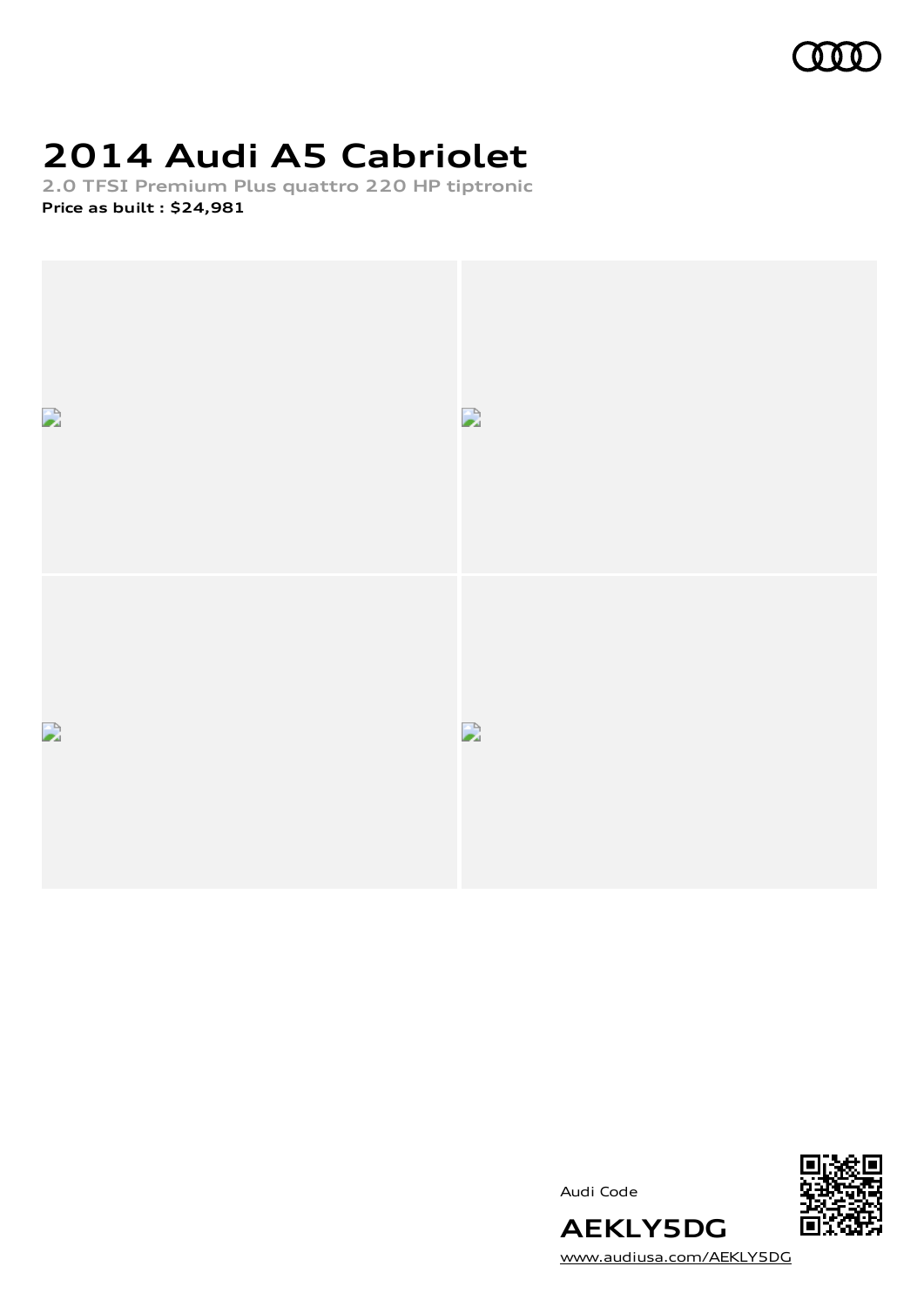### **Summary**

#### **Audi 2014 Audi A5 Cabriolet**

2.0 TFSI Premium Plus quattro 220 HP tiptronic

**Price as buil[t](#page-8-0)** \$24,981

#### **Exterior colour**

Teak Brown metallic with Black roof

#### D

#### **Further Information**

Type of vehicle Used car Mileage 34,542 miles No

**Warranty**

#### **Interior colour**

#### **Technical Specifications**

Engine type Four-cylinder Displacement/Bore and 1,984/82.5 x 92.8 cc/mm stroke Top track speed 130 mph mph Acceleration (0 - 60 mph) 6.6 sec. seconds

Recommended fuel Premium

#### **Audi Code** AEKLY5DG

**Your configuration on www.audiusa.com** [www.audiusa.com/AEKLY5DG](https://www.audiusa.com/AEKLY5DG)

**Commission number** 51dfb4fd0a0e09b05160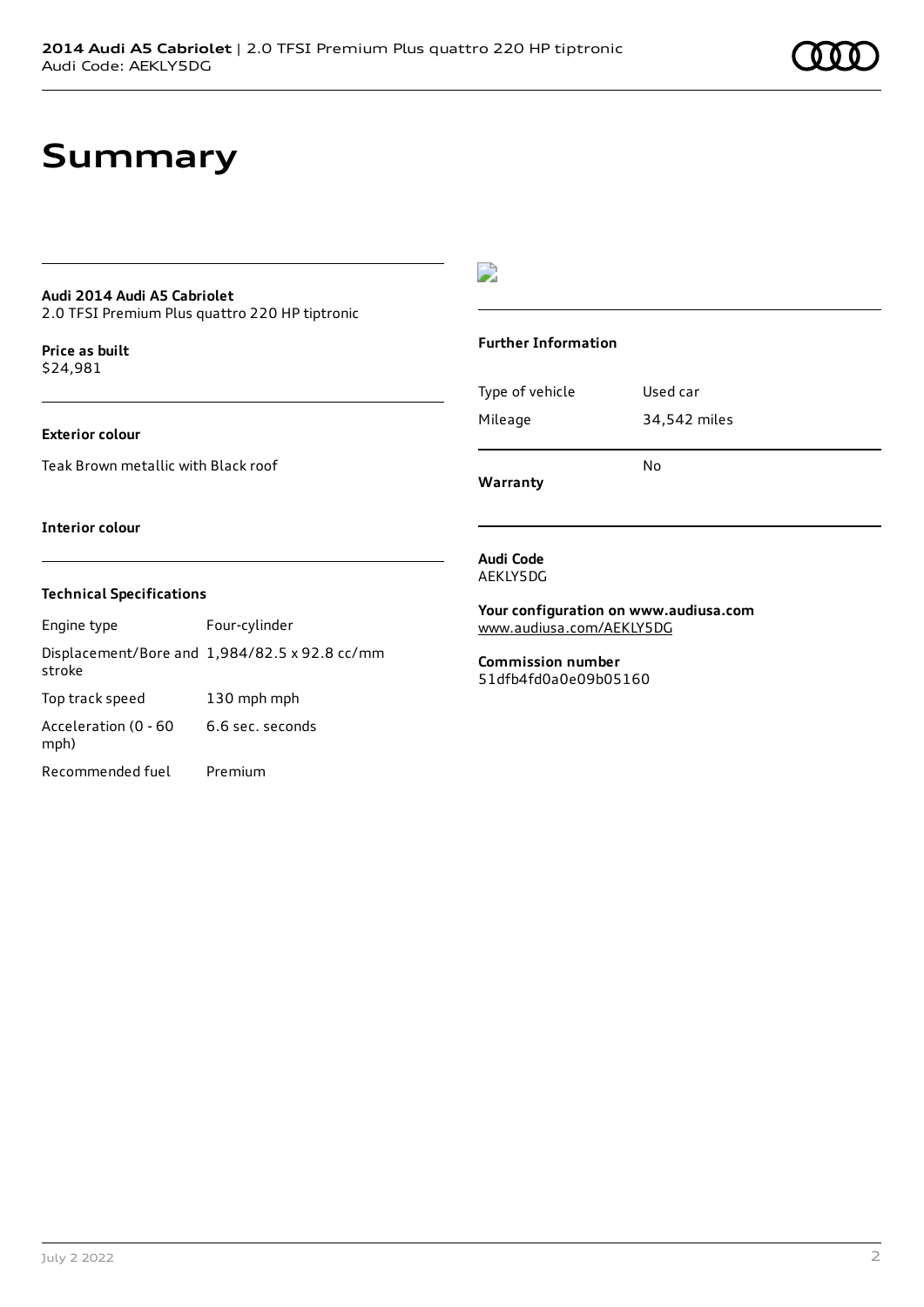# **Equipment**

Teak Brown metallic with Black roof

Audi advanced key (keyless access)

Power-adjustable, auto-dimming, heated exterior side mirrors with memory

Xenon plus headlights with LED daytime running light technology

Automatic headlight leveling

LED taillight technology and rear fog lights

Auto-dimming interior mirror with compass

Perforated Milano leather seating surfaces

Heated front seats

Bang & Olufsen® Sound System with 12 speakers and 505 watts



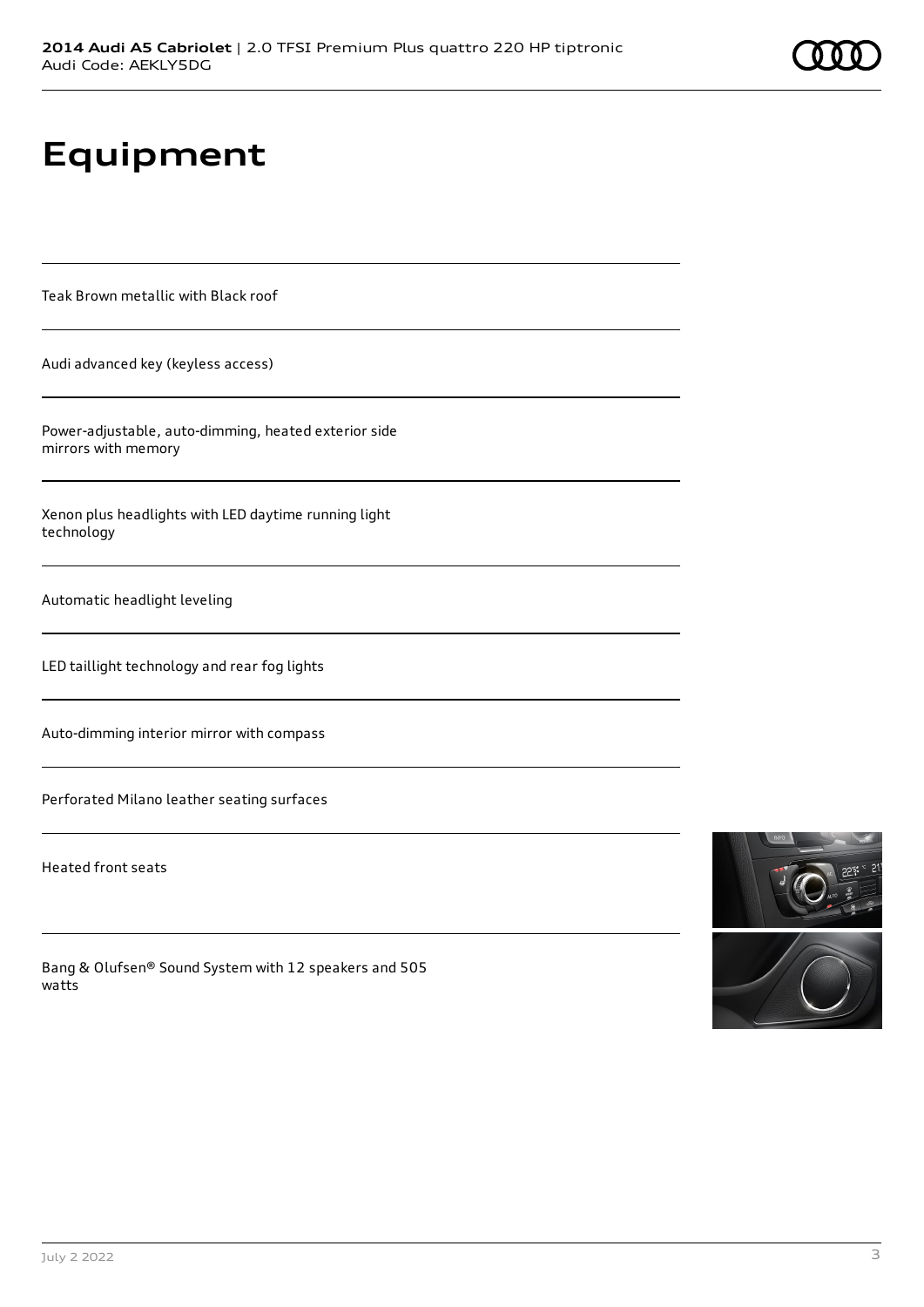### **Standard features**

#### **Safety and Security**

| 4UB             | Driver and front passenger dual-stage<br>airbags, knee airbags, and head/thorax side<br>airbags       |
|-----------------|-------------------------------------------------------------------------------------------------------|
| 1 AT            | Anti-lock Brake System (ABS) with Electronic<br>Brake-pressure Distribution (EBD) and brake<br>assist |
| UH1             | Electromechanical parking brake                                                                       |
| 8T1             | Cruise control with coast, resume and<br>accelerate features                                          |
| VC <sub>2</sub> | Garage door opener (HomeLink®)                                                                        |
| 6Y8             | Cruise control speed limit system                                                                     |
| QZ7             | Tilt and telescopic manually adjustable<br>steering column                                            |
| 7K <sub>6</sub> | Tire-pressure monitoring system                                                                       |
| 4X1             | Front side airbags                                                                                    |
| 8N6             | Rain sensor for automatic windshield wipers                                                           |
| 3B4             | LATCH (Lower Anchors & Tethers for<br>CHildren) provisions in rear seats                              |

#### **Exterior**

| 0PO   | Dual exhaust outlets                                                                                                                           |
|-------|------------------------------------------------------------------------------------------------------------------------------------------------|
| 1S1   | Tool kit in storage compartment in trunk                                                                                                       |
| 1 B A | Five-link front suspension with upper and<br>lower control arms, stabilizer bar and<br>individual, gas-charged coil springs/shock<br>absorbers |
| HM3   | All-weather tires 245/40 R 18 93H (NAR)                                                                                                        |
| 47B   | High-gloss package                                                                                                                             |
| CL5   | 18" 5-spoke V design wheels with 245/40<br>all-season tires                                                                                    |

#### **Interior**

| QE1   | Storage nets in backs of front seats                                          |
|-------|-------------------------------------------------------------------------------|
| 3FT   | Acoustic folding roof-folds at speeds up to<br>31 mph                         |
| 7M1   | Aluminum doorsill inlays                                                      |
| 9AQ   | Three-zone automatic climate control                                          |
| 001   | Illumination for interior door handles, air<br>vent controls, front footwells |
| 1 XW  | Three-spoke multifunction sport steering<br>wheel                             |
| 6E3   | Folding front center armrest with adjustable<br>height                        |
| 7F9   | Plastic/leather gearshift knob/handle                                         |
| 3 K A | Split folding rear seatbacks                                                  |
| 7HA   | Without leather                                                               |
|       |                                                                               |

#### **Infotainment and Driver Assistance**

| UF7 | Audi music interface with iPod <sup>®</sup> integration                    |
|-----|----------------------------------------------------------------------------|
| 907 | Driver information system                                                  |
| 8UQ | Audi music interface with iPod® integration                                |
| 97X | Bluetooth <sup>®</sup> wireless technology preparation<br>for mobile phone |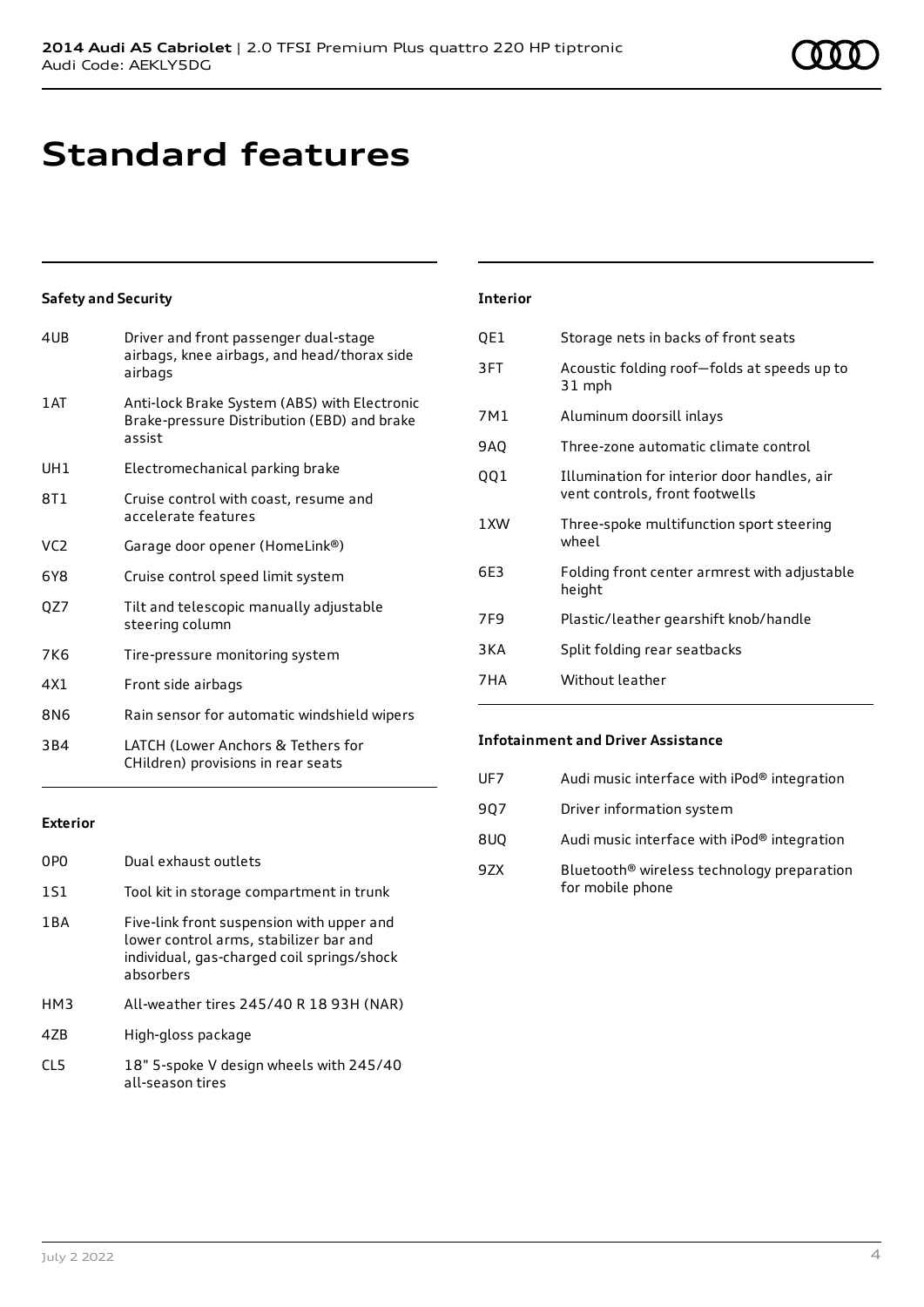### **Dealer remarks**

GREAT MILES 34,398! EPA 29 MPG Hwy/20 MPG City! Heated Leather Seats, Rear Air, All Wheel Drive, Turbo, PREMIUM PLUS PACKAGE, COMFORT PACKAGE, BANG & OLUFSEN SOUND SYSTEM, DARK BROWN WALNUT INLAYS, Alloy Wheels. READ MORE!

KEY FEATURES INCLUDE Leather Seats, Rear Air, Turbocharged.

#### OPTION PACKAGES

PREMIUM PLUS PACKAGE Auto-Dimming Interior Mirror w/Compass, Memory Function for Driver, Auto-Dimming Heated Exterior Mirrors, driver memory feature, Audi Xenon Plus Front Lighting, LED DRLs and taillights, Automatic Headlamp Leveling, Audi Advanced Key, keyless start, stop and entry, COMFORT PACKAGE Headroom Heater, neck level heating system, Ventilated & Heated Comfort Seats, perforated 12-way climate comfort front seats, 12-way power front seats including 4-way power lumbar adjustment, adjustable head restraints, adjustable thigh support, 2-position driver side memory for seat and mirror adjustments (located on driver's door), BANG & OLUFSEN SOUND SYSTEM 12 speakers, 505 watts, Dolby Digital 5.1 and noise compensation, DARK BROWN WALNUT INLAYS. MP3 Player, All Wheel Drive, Aluminum Wheels, Steering Wheel Controls, Rollover Protection System, Electronic Stability Control, Brake Assist. KBB.com's review says "Audi's A5 captivates in every sense

#### MORE ABOUT US

We put an emphasis on providing exceptional customer service. We listen to you about your automobile needs, and provide you with options for buying or leasing a new or pre-owned vehicle. Our teams of professionals are never pushy and are here to help you make smart, informed decisions to best suit your driving needs, lifestyle and economic circumstances. Every DCH team member is committed to providing you with sales and service experiences that exceed your expectations.

Horsepower calculations based on trim engine configuration. Fuel economy calculations based on original manufacturer data for trim engine configuration. Please confirm the accuracy of the included equipment by calling us prior to purchase.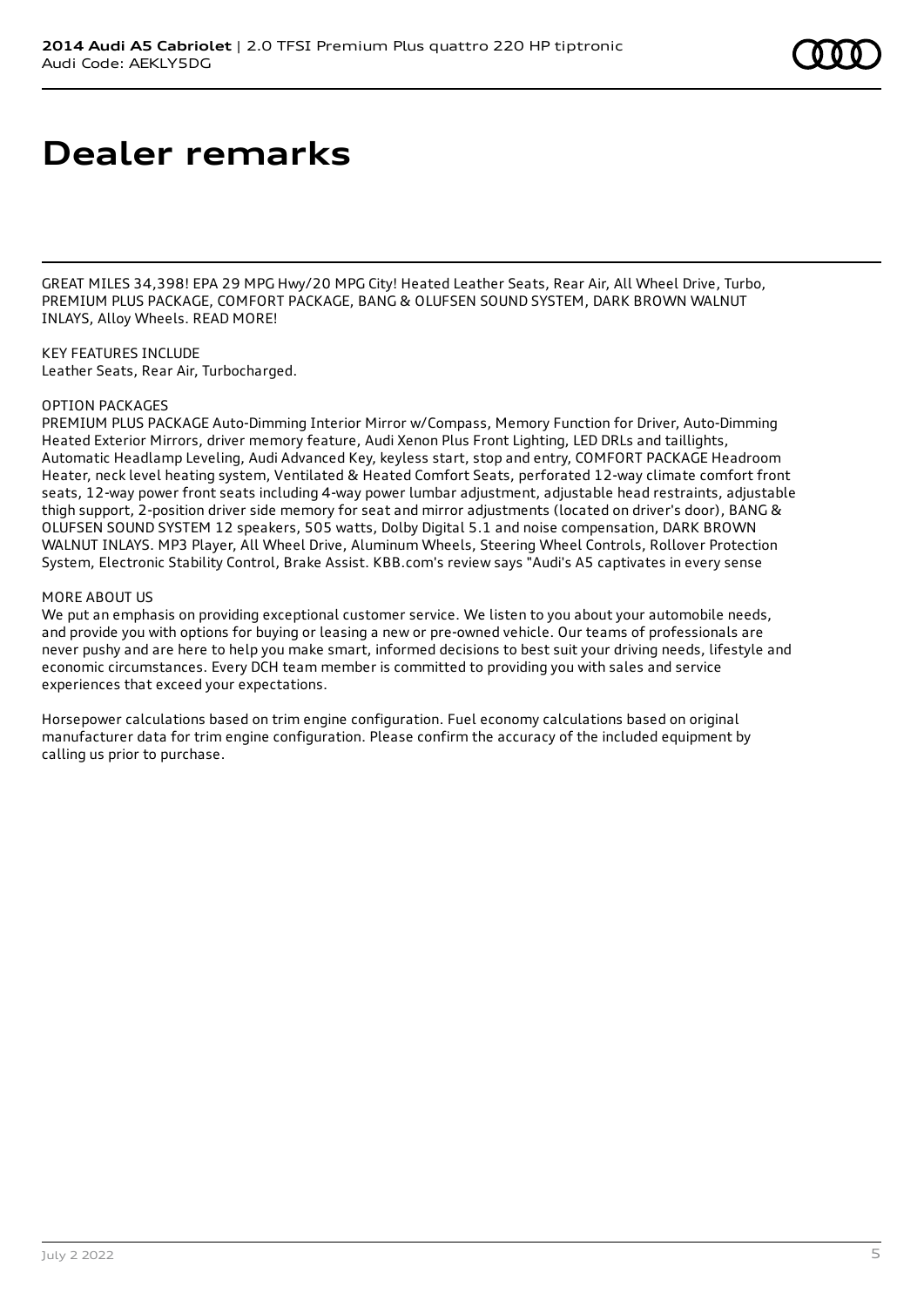### **Technical Specifications**

### **(1/2)**

### **Engineering | Performance**

| Engine type                                 | Four-cylinder                                 |
|---------------------------------------------|-----------------------------------------------|
| Acceleration (0 - 60<br>mph)                | 6.6 sec. seconds                              |
| Engine block                                | Cast iron                                     |
| Induction/fuel injection Turbocharged/TFSI® |                                               |
| Cylinder head                               | Aluminum alloy                                |
| Max. output ps/hp                           | 220 @ 4,450-6,000 @ rpm                       |
| stroke                                      | Displacement/Bore and 1,984/82.5 x 92.8 cc/mm |
| Top track speed                             | 130 mph mph                                   |
| Valvetrain                                  | 16-valve DOHC with valvelift<br>system        |

#### **Electrical system**

| Alternator | 14 Volts - 150 amp |
|------------|--------------------|
| Battery    | 12 Volts - 80 amp  |

#### **Transmission | Drivetrain**

| Gear ratios: 8th         | 0.667   |
|--------------------------|---------|
| Gear ratios: 6th         | 1.000   |
| Gear ratios: Final Drive | 2.848   |
| Gear ratios: 7th         | 0.839   |
| Gear ratios: 4th         | 1.667   |
| Gear ratios: 5th         | 1.285   |
| Gear ratios: 2nd         | 3.143   |
| Gear ratios: 3rd         | 2.106   |
| Gear ratios: Reverse     | 3.317   |
| Gear ratios: 1st         | 4 7 1 4 |
|                          |         |

#### **Steering**

| Steering type                             | Electromechanical power steering<br>system |
|-------------------------------------------|--------------------------------------------|
| Turning diameter, curb-37.4 ft<br>to-curb |                                            |
| Steering ratio                            | 15.9:1                                     |

#### **Suspension**

| Front axle | Five-link front suspension       |
|------------|----------------------------------|
| Rear axle  | Trapezoidal-link rear suspension |

#### **Brakes**

| Front brakes | 12.6 (ventilated disc) in |
|--------------|---------------------------|
| Rear brakes  | 11.8 (solid disc) in      |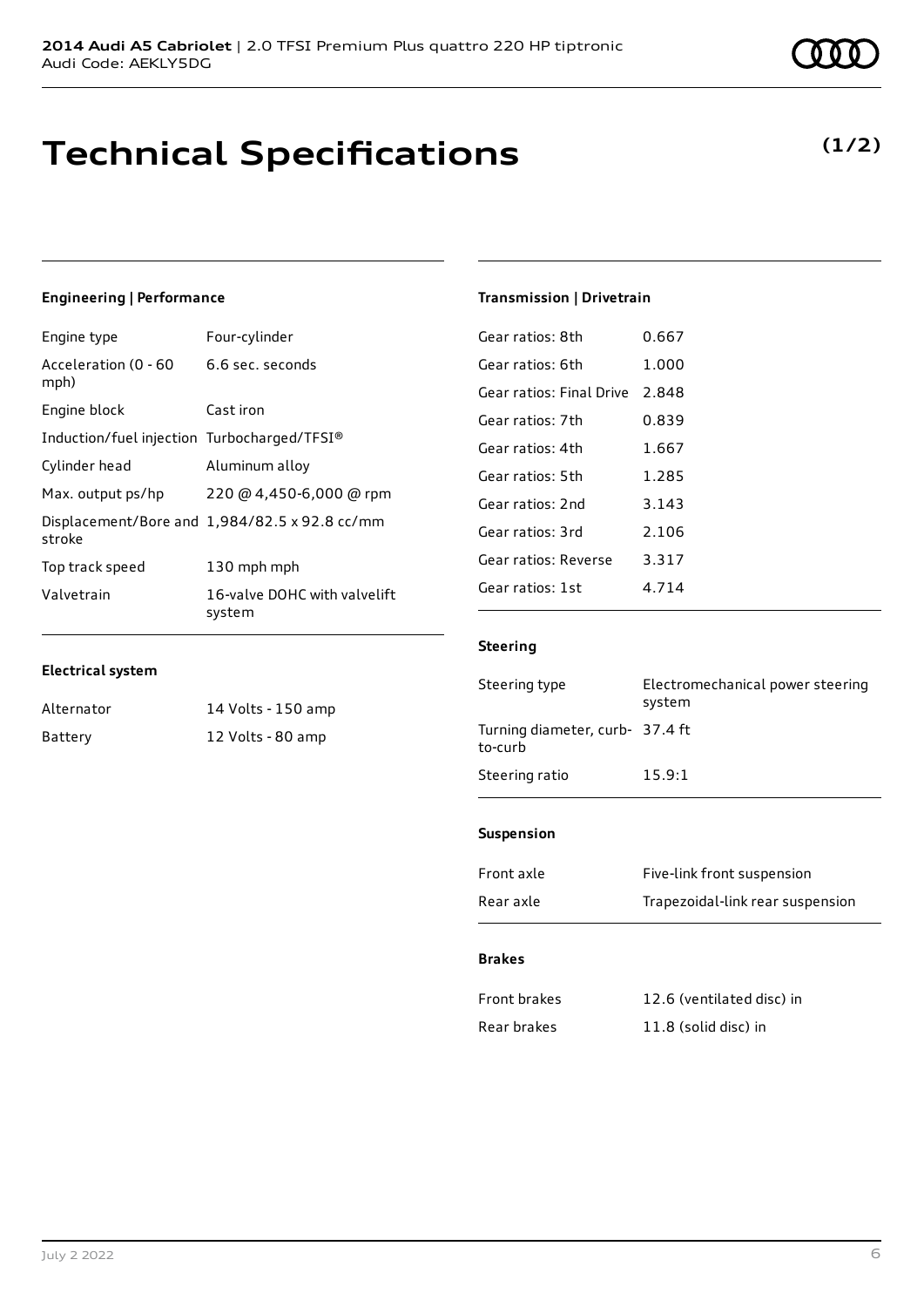### **Technical Specifications**

#### **Body**

| Material | Fully galvanized steel unibody with<br>aluminum front fenders and<br>multistep anti-corrosion protection |
|----------|----------------------------------------------------------------------------------------------------------|
|          |                                                                                                          |

#### **Warranty | Maintenance**

| Warranty    | 4-Year/50,000 mile Audi New<br>Vehicle Limited Warranty                                  |
|-------------|------------------------------------------------------------------------------------------|
| Maintenance | 12-Month/5,000 mile (whichever<br>occurs first) NO CHARGE first<br>scheduled maintenance |

#### **Interior measurements**

| Seating capacity                          | 4                 |
|-------------------------------------------|-------------------|
| Shoulder room, rear                       | 46.8 in           |
| Leg room, rear                            | 31.9 in           |
| Shoulder room, front                      | 54.3 in           |
| Head room, rear                           | $36.3$ in         |
| Leg room, front                           | 41.3 in           |
| Head room, front                          | 40.0 in           |
| Cargo volume, rear<br>seatbacks up/folded | 10.2 cu ft, cu ft |

#### **Exterior Measurements**

| Height                           | 54.4 in  |
|----------------------------------|----------|
| Overall width without<br>mirrors | 73.0 in  |
| Length                           | 182.1 in |
| Wheelbase                        | 108.3 in |
| Drag coefficient                 | .34 Cw   |
| Overall width with<br>mirrors    | 79.5 in  |
| Track rear                       | 62.1 in  |
| <b>Track front</b>               | 62.6 in  |
| Curb weight                      | 4,045 lb |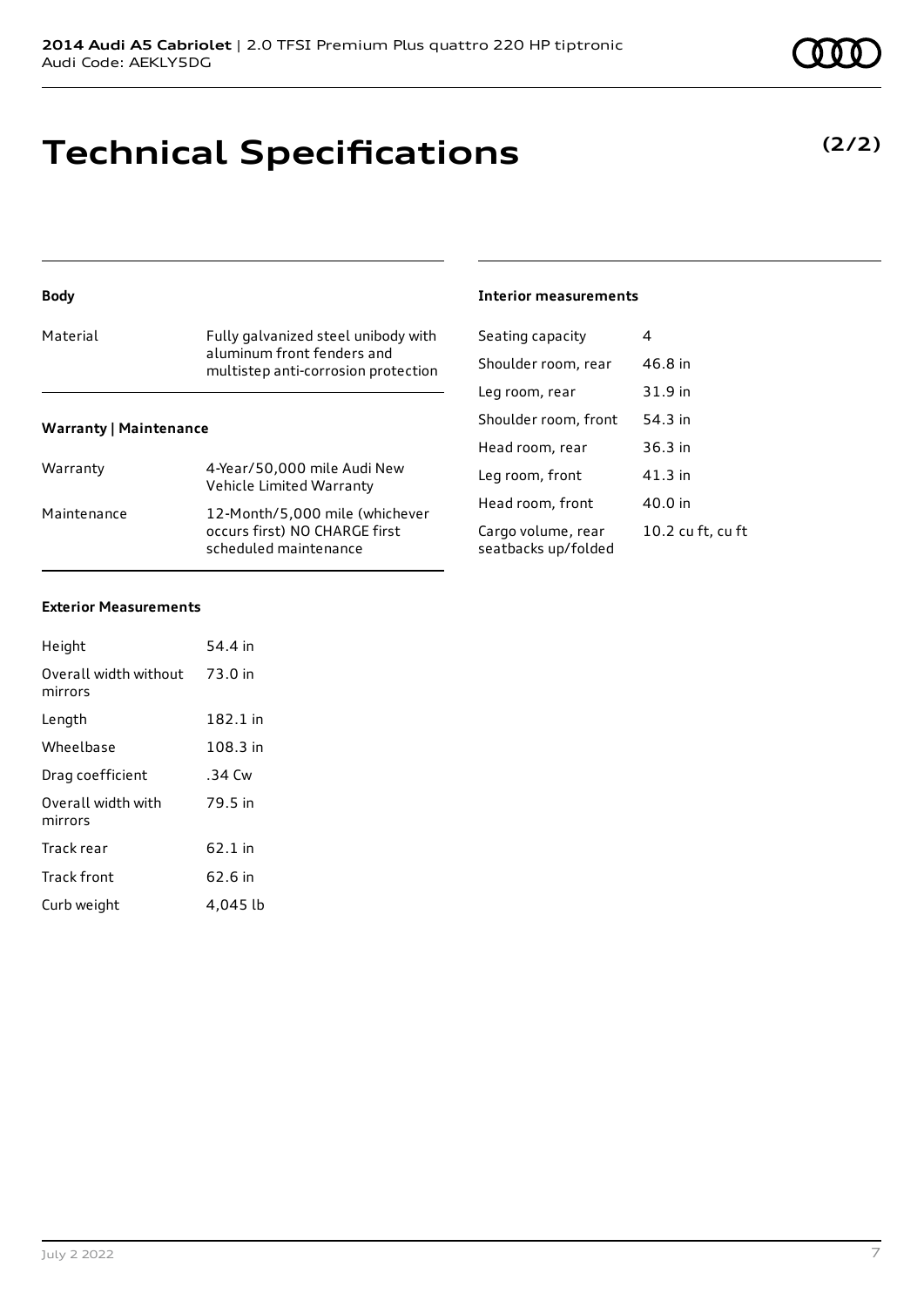

### **Contact**

Dealer **Audi Calabasas**

24650 Calabasas Rd. 91302 Calabasas CA

Phone: 8188771900 FAX: 8059887961

www: [https://www.audicalabasas.com](https://www.audicalabasas.com/)